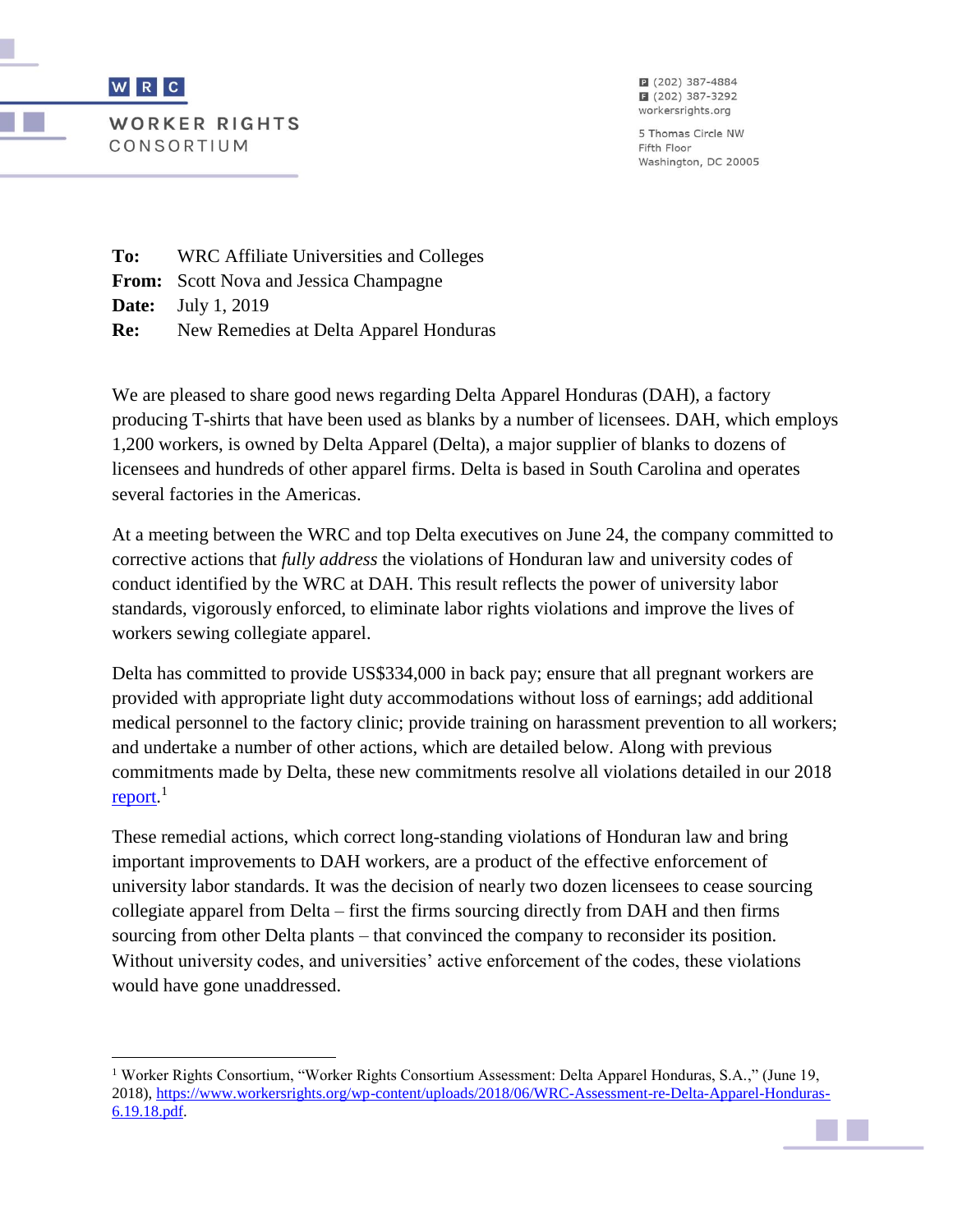## **Action by Universities and Licensees Results in Full Remediation by Delta**

As of our [last communication](https://www.workersrights.org/communication-to-affiliates-2/04122019-2/) regarding DAH<sup>2</sup>, on April 12, Delta had not yet committed to adequately remedy the violations of Honduran law and university codes of conduct identified by the WRC. Key areas remained unresolved, including inadequate accommodation for pregnant workers, lack of adequate onsite medical care, and funds legally owed to workers, according to both Honduran Ministry of Labor's investigations and the WRC's own investigation.

Given the company's persistent failure to agree to needed remedies, the WRC had communicated to all licensees that sourcing collegiate apparel from any Delta factory would render a licensee out of compliance with university codes of conduct. We shared this information with all licensees and specifically requested a response from licensees currently disclosing any Delta facility as a supplier. Twenty-three of these licensees responded either by ceasing sourcing collegiate apparel from Delta or by indicating that they had already ended the relationship for other reasons and would not resume it until the company corrected the violations at DAH. A list of these licensees can be found [here.](https://www.workersrights.org/wp-content/uploads/2019/07/Licensees-No-Longer-Sourcing-from-Delta.pdf) The majority of these firms directly communicated their position to Delta.

In response to these licensees' actions, Delta convened a meeting with the Sindicato de Trabajadores de Delta Apparel (SITRADAHSA), the factory-level union at the plant, which is affiliated to the Federación Independiente de Trabajadores de Honduras (FITH) federation. On May 9, the factory management reached an agreement with the union in which the company pledged to take several remedial actions.

At our University Caucus meeting, on May 14, we informed the universities in attendance that we needed time to assess these commitments by Delta. In the agreement, Delta pledged to provide US\$200,000 in back pay, to increase the transportation allowance to workers living more than two kilometers from the factory, and to improve its policy regarding time off for medical visits. These points addressed specific WRC findings of noncompliance with Honduran law.

While these steps were welcome and constituted a significant step forward, they were not, by themselves, adequate to restore compliance with university codes. The back pay provided was not adequate to cover the full amount owed to workers, and the agreement involved no commitments concerning several outstanding violations, including failure to provide proper light duty for pregnant workers, failure to carry out meaningful training related to harassment of workers by supervisors, and failure to provide timely medical care in the factory clinic. The WRC advised Delta that further remedial commitments would be necessary if the company were to sufficiently correct the violations of university codes that the WRC had identified.

l

<sup>&</sup>lt;sup>2</sup> Scott Nova and Jessica Champagne, "Update: Delta Apparel" (April 12, 2019), [https://www.workersrights.org/communication-to-affiliates-2/04122019-2/.](https://www.workersrights.org/communication-to-affiliates-2/04122019-2/)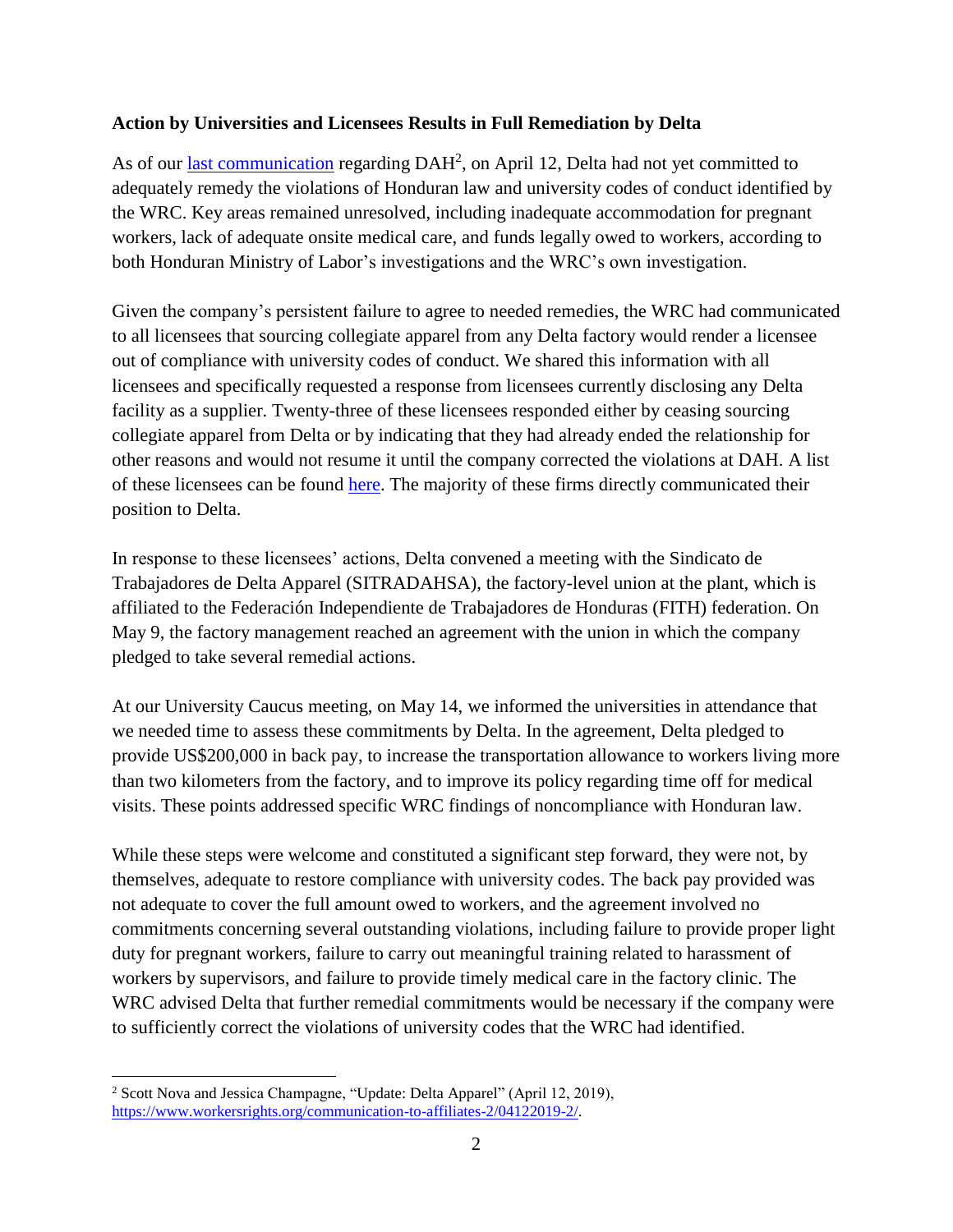On June 24, WRC Executive Director, Scott Nova, met with Delta's CEO, Robert Humphreys, as well as the company's CFO and General Counsel, at Delta's headquarters in South Carolina. At this meeting, Delta agreed to address all of the remaining violations of Honduran law and university labor standards. These commitments, along with deadlines for implementation, were clarified and memorialized in writing in the ensuing days. On Friday, June 28, the WRC informed all licensees that the violations previously identified at DAH have been resolved and that sourcing collegiate apparel from Delta will no longer place licensees in violation of university labor standards.

## **Delta's Remedial Commitments in Detail**

Via the commitments made in May and in the meeting with the WRC on June 24, Delta has agreed to:

- Provide US\$334,000 in retroactive compensation for underpayment of wages and benefits identified by the Honduran Ministry of Labor and by the WRC, in the areas of off-theclock work, unpaid meal breaks, and unpaid transportation subsidies.
- Cover all transportation costs for workers residing more than two kilometers from the factory, as required by Honduran law. In the past, the company's cash subsidies have covered only 60% of workers' costs. Because Delta also provides a cash subsidy to workers within the two-kilometer limit, it exceeds legal requirements.
- Comply with Honduran law by offering light duty to any pregnant worker who (1) has entered the seventh month of pregnancy or (2) has a medically diagnosed high-risk pregnancy that requires such accommodation prior to the seventh month. Workers will not suffer any loss in pay during the period of light duty.
- Add an additional full-time physician to the staff of the factory's onsite medical clinic, for the purpose of ensuring workers have timely access to onsite medical care, per legal requirements.
- Retain an outside provider, approved by the WRC, to provide training to workers and to supervisors, separately, concerning the prevention of all forms of workplace harassment and abuse.
- Participate in the work of a tripartite commission seeking to implement the legal requirement that factories provide child care. Delta will also initiate the provision of offsite child care for workers at DAH.
- Amend its leave policy so that workers' pay will not be arbitrarily docked if they encounter delays while accessing medical services outside the factory and provide back pay to workers whose wages were inappropriately docked in the past.
- Ensure that all workers seated for the majority of the workday have ergonomic seating.
- Provide the WRC with copies of recent air quality and noise level analyses, and, if the WRC concludes that either or both analyses fail to provide adequate proof of legal